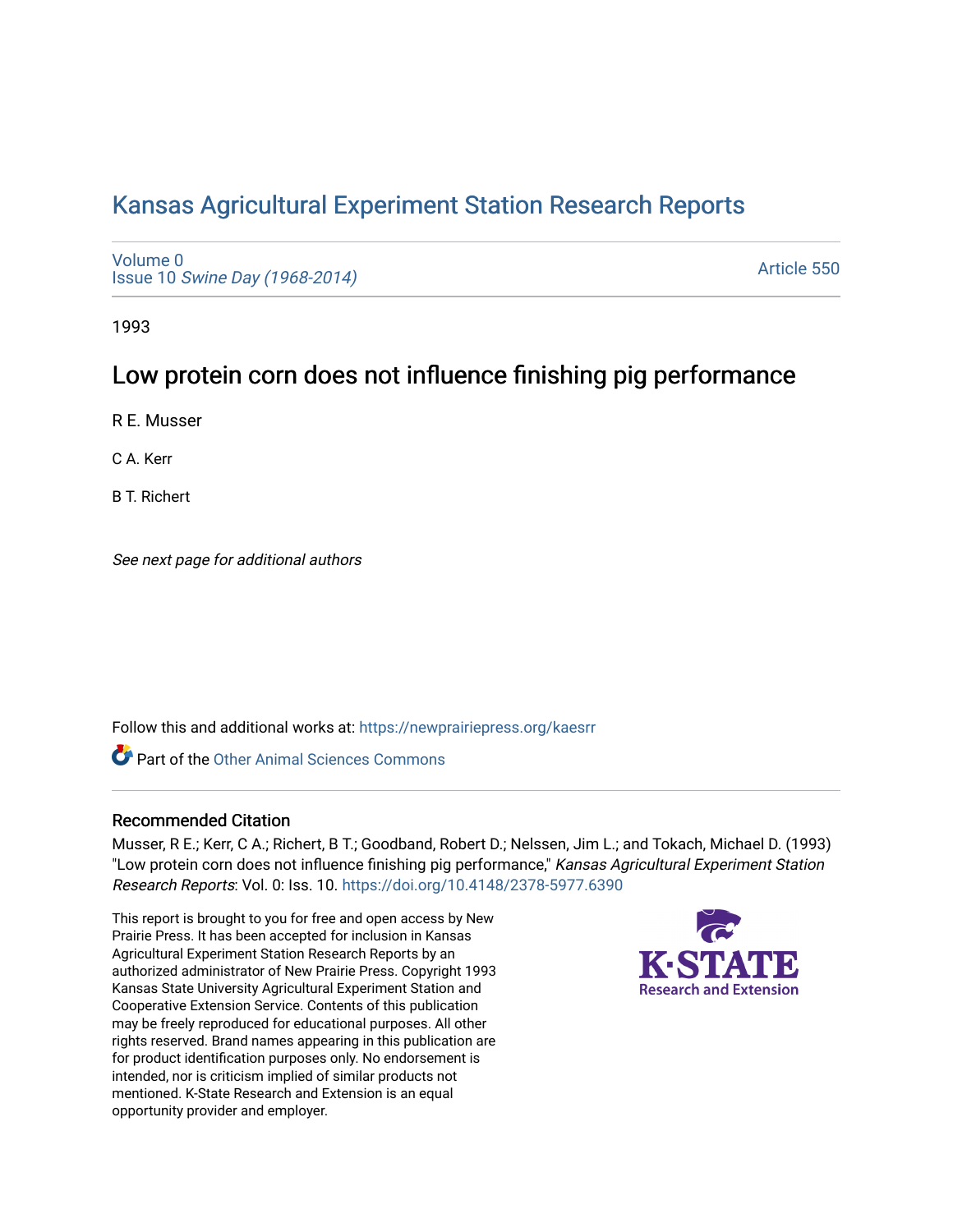# Low protein corn does not influence finishing pig performance

# Abstract

A total of 150 pigs was used to evaluate the effects of corn with different crude protein content on growth performance of finishing pigs. Our objective was to determine if low protein corn might result in poorer pig performance compared with pigs fed diets containing corn with a normal protein content. Control pigs were fed a diet containing corn with a crude protein content of 8.5% and formulated with soybean meal to 14.6% crude protein (.70% lysine). Pigs were also fed a diet with low crude protein corn (7.5%), which was substituted on an equal weight basis for normal corn resulting in a diet containing 13.5% crude protein. Pigs were fed a third diet using low protein corn, but formulated to 14.6% crude protein by increasing the level of soybean meal in the diet. No differences were observed in average daily gain (ADG) and average daily feed intake (ADFI) of the pigs fed any of the experimental diets; however, pigs fed the low protein corn diet without added soybean meal were the most efficient. These results indicate that low crude protein corn (7.5%) will not adversely affect finishing pig growth performance. In addition, supplemental protein apparently is not necessary when using low protein corn in diets for finishing pigs.; Swine Day, Manhattan, KS, November 18,1993

## Keywords

Swine day, 1993; Kansas Agricultural Experiment Station contribution; no. 94-194-S; Report of progress (Kansas State University. Agricultural Experiment Station and Cooperative Extension Service); 695; Swine; Corn; G-F; Performance

## Creative Commons License



This work is licensed under a [Creative Commons Attribution 4.0 License](https://creativecommons.org/licenses/by/4.0/).

### Authors

R E. Musser, C A. Kerr, B T. Richert, Robert D. Goodband, Jim L. Nelssen, and Michael D. Tokach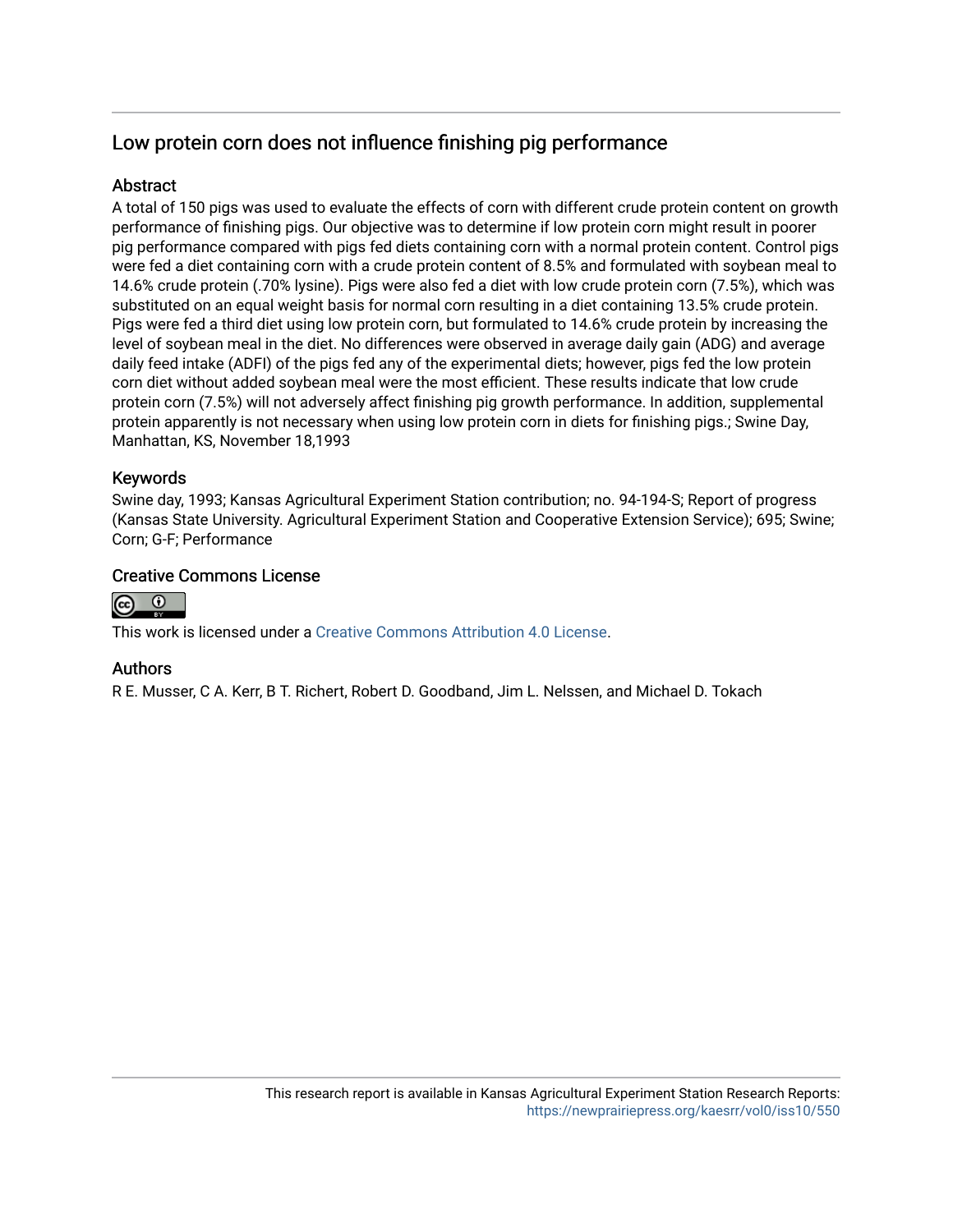#### **LOW PROTEIN CORN DOES NOT INFLUENCE FINISHING PIG PERFORMANCE**

*R. E. Musser, R. D. Goodband, C. A. Kerr, J. L. Nelssen, M. D. Tokach, and B. T. Richert*

#### **Summary**

A total of 150 pigs was used to evaluate the effects of corn with different crude protein content on growth performance of finishing pigs. Our objective was to determine if low protein corn might result in poorer pig performance compared with pigs fed diets containing corn with a normal protein content. Control pigs were fed a diet containing corn with a crude protein content of 8.5% and formulated with soybean meal to 14.6% crude protein (.70% lysine). Pigs were also fed a diet with low crude protein corn (7.5%), which was substituted on an equal weight basis for normal corn resulting in a diet containing 13.5% crude protein. Pigs were fed a third diet using low protein corn, but formulated to 14.6% crude protein by increasing the level of soybean meal in the diet. No differences were observed in average daily gain (ADG) and average daily feed intake (ADFI) of the pigs fed any of the experimental diets; however, pigs fed the low protein corn diet without added soybean meal were the most efficient. These results indicate that low crude protein corn (7.5%) will not adversely affect finishing pig growth performance. In addition, supplemental protein apparently is not necessary when using low protein corn in diets for finishing pigs.

(Key Words: Corn, G-F, Performance.)

#### **Introduction**

Because of the extensive moisture in the Midwest last year, the corn and other grain crops produced lower crude protein values than typically observed. The low crude protein content caused speculation that pig performance might be adversely affected if diets were not adjusted for the decreased protein content. However, research conducted at other universities has suggested that the essential amino acid profile remains relatively constant when the protein content of corn changes. Therefore, the objectives of this experiment were to determine the effects of feeding low crude protein corn on growth performance of pigs fed from 135 to 240 lb and to determine if additional protein fortification is necessary.

#### **Procedures**

Low crude protein corn was purchased from south-central Nebraska, and the control corn was from a producer in northeast Kansas. Samples of the corn were collected and analyzed for crude protein content, and diets were formulated from analyzed values. The control diet was formulated to 14.6% crude protein (.70% lysine) with 8.5% protein corn (Table 1). Additional diets were formulated by substituting the low crude protein corn on an equal weight basis for the normal corn (13.5% CP). A third diet was formulated with the low crude protein corn and additional soybean meal to reach a total of 14.6% crude protein.

One hundred and fifty finishing pigs (initially 135 lb) were randomly assigned by sex, ancestry, and initial weight to one of the three dietary treatments in a randomized complete block design. Pigs were housed in a modified open-front building and allowed ad libitum access to feed and